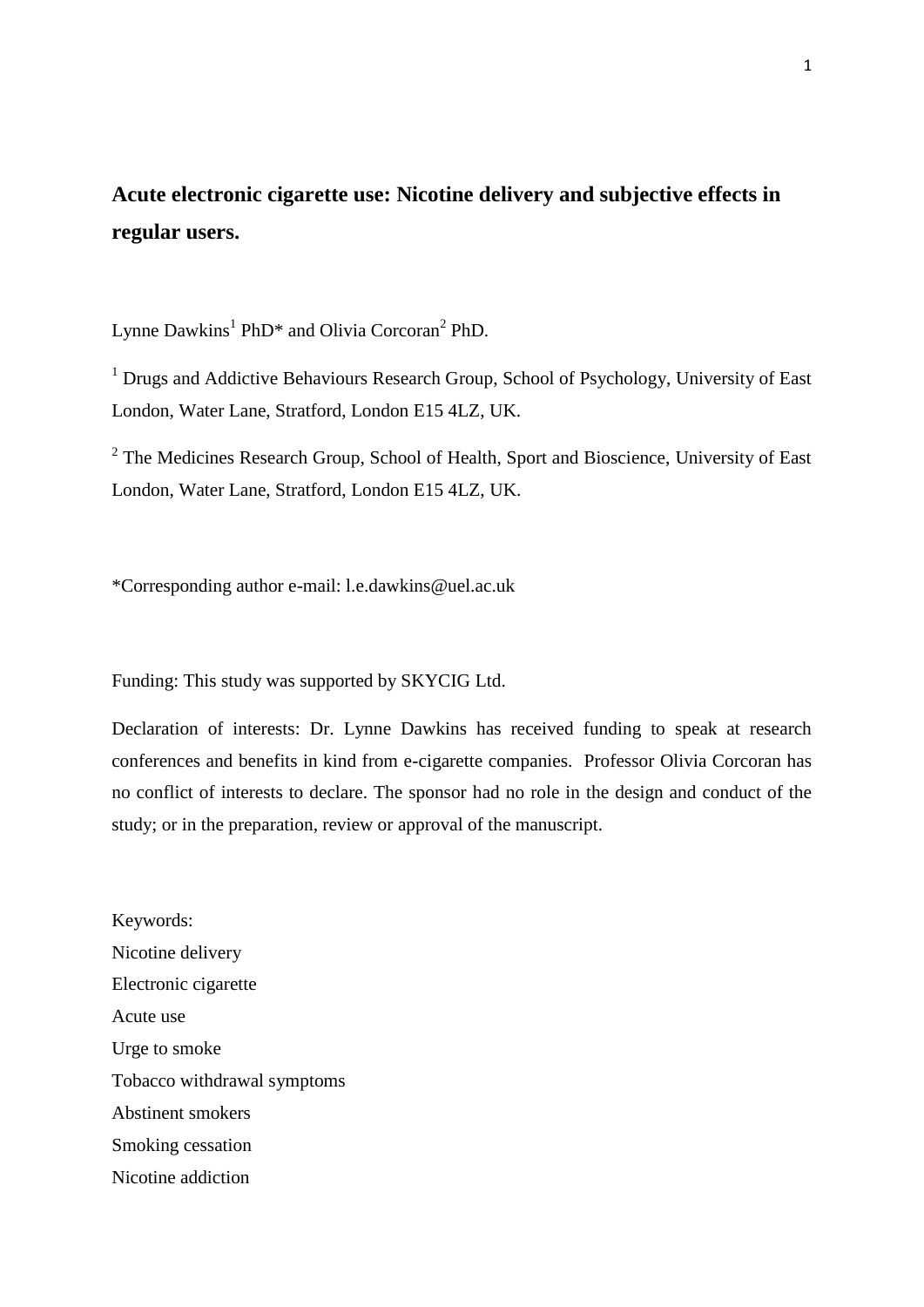#### **Abstract**

*Rationale* Electronic cigarettes are becoming increasingly popular among smokers worldwide. Commonly reported reasons for use include: to quit smoking, avoid relapse, reduce urge to smoke, or as a perceived lower risk alternative to smoking. Few studies however, have explored whether e-cigarettes deliver measurable levels of nicotine to the blood.

*Objective* This study in experienced users explores the effect of using an 18 mg/ml nicotine first generation e-cigarette on blood nicotine, tobacco withdrawal symptoms and urge to smoke.

*Methods* Fourteen regular e-cigarette users (3 female), abstinent from smoking and ecigarette use for 12 h, each completed a 3 h testing session. Blood was sampled and questionnaires completed (tobacco-related withdrawal symptoms, urge to smoke, positive and negative subjective effects) at four stages: baseline, 10 puffs, 60 min of *ad lib* use and a 60 min rest period.

*Results* Complete sets of blood were obtained from 7 participants. Plasma nicotine concentration rose significantly from a mean of 0.74 ng/ml at baseline to 6.77 ng/ml 10 min after 10 puffs, reaching a mean maximum of 13.91 ng/ml by the end of the *ad lib* puffing period. Tobacco related withdrawal symptoms and urge to smoke were significantly reduced, direct positive effects were strongly endorsed and there was very low reporting of adverse effects.

*Conclusions* These findings demonstrate reliable blood nicotine delivery after acute use of this brand/model of e-cigarette in a sample of regular users. Future studies might usefully quantify nicotine delivery in relation to inhalation technique and the relationship with successful smoking cessation/harm reduction.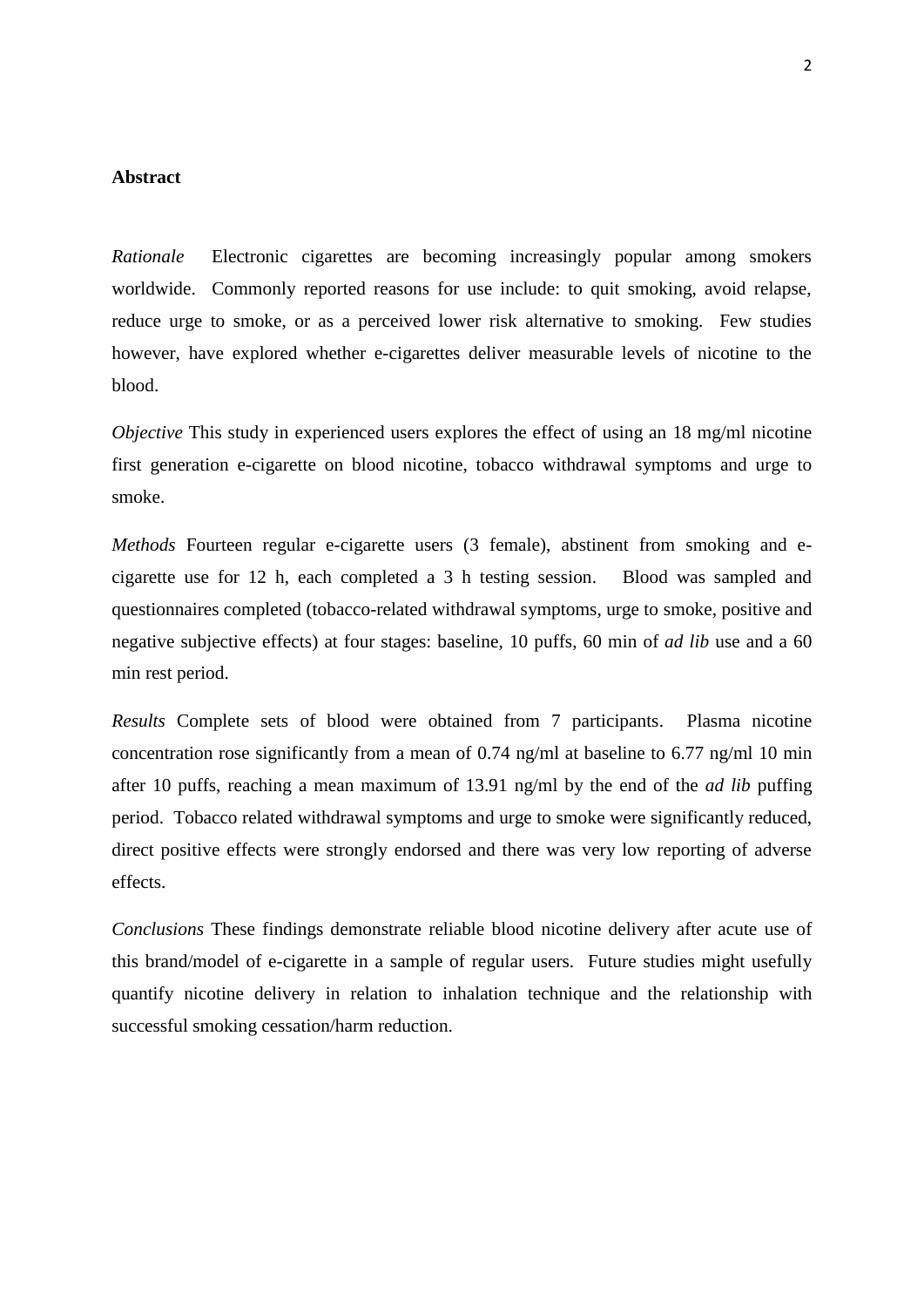# **Introduction**

Tobacco smoking constitutes a major public health crisis causing an estimated 81,700 deaths per year in the UK alone (NHS Information Centre, 2011), yet 21% of the population continue to smoke (NHS Information Centre, 2011). Whilst nicotine is highly addictive, at levels commonly ingested by smokers, it is relatively non-toxic; the combustion products tar and carbon monoxide (CO) by contrast, are responsible for the major health risks (Royal College of Physicians, 2000). This recognition led to the development of nicotine replacement therapy (NRT) - pharmaceutical grade nicotine delivered in the form of patch, gum, lozenge, sub-lingual tablet, inhalator and both mouth and nasal spray used to quit smoking or as a longer-term less harmful alternative. Even with the use of NRT, 93% of quit attempts ultimately end in failure (Etter & Stapleton, 2006) suggesting that these noncigarette pharmaceutical products have limitations.

Electronic cigarettes (e-cigarettes) are battery-operated devices that deliver nicotine via inhaled vapour. In the UK they are currently regulated as a consumer product under the General Product Safety Directive (GPSD) although the Medicines and Healthcare products Regulatory Agency (MHRA, 2013) recently announced plans to regulate as medicines from 2016. Since their introduction into the Chinese market in 2004, e-cigarettes have gained popularity worldwide with sales increasing year on year. E-cigarette liquid contains glycerol and/or propylene glycol, flavourings and nicotine (0-24 mg/mL). This liquid is vaporized by an atomizer which is activated by 'drawing' on the device or pressing a button 'Smoking' an e-cigarette therefore mimics the act of smoking and is commonly referred to as 'vaping' There are over 100 different e-cigarette brands commonly divided into first and second generation types. First generation e-cigarettes are simple 2-piece devices which tend to resemble tobacco cigarettes in size and shape. These devices use a 'cartomizer' system in which the atomizer and e-cigarette liquid are contained within one unit (cartridge). The cartridge is replaced as required and the user has no contact with the e-cigarette liquid. Second generation e-cigarettes are multiple piece devices which do not resemble cigarettes. The batteries tend to be larger, atomisers are more sophisticated, and they contain fluid filled cartridges ('Tanks') which are re-filled from bottles of e-cigarette liquid. Whilst surveys of users and small scale clinical studies suggest their potential for smoking cessation and harm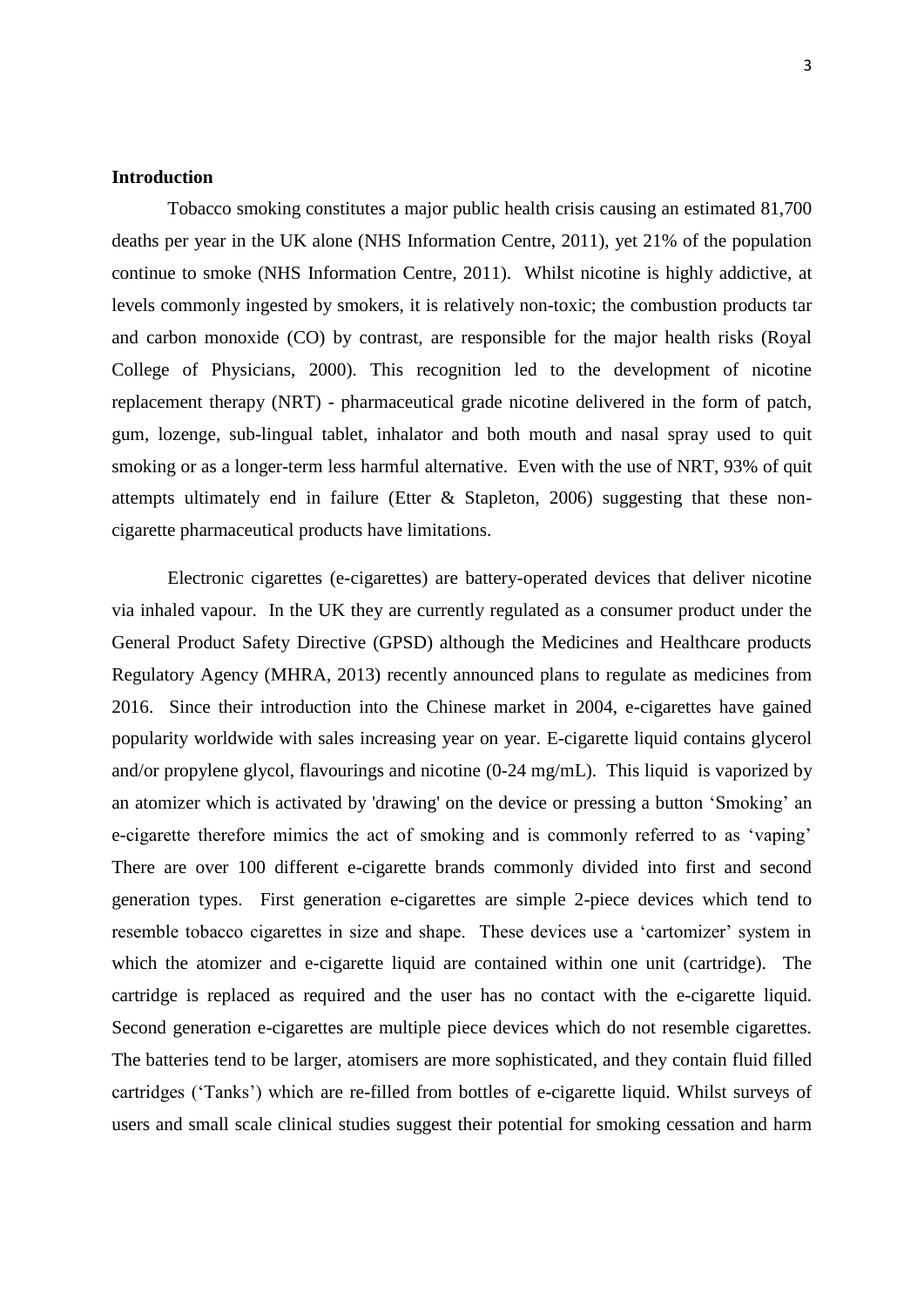reduction (Caponneto et al., 2013; Dawkins et al., 2013; Etter & Bullen, 2011; Polosa et al., 2011) their ability to deliver nicotine is under-explored.

Nicotine delivery via tobacco smoke is absorbed within 10-20 s in high concentration through the lungs into the bloodstream, reaching the brain in the same high concentration within 10 s (Royal College of Physicians, 2000). Within 10 min of smoking, blood nicotine peaks at 15-30 ng/ml (Hukkanen et al., 2005; McEwen et al., 2008). Nicotine absorbed via commercially available NRT, by contrast, is much slower, either never reaching the peak achieved via tobacco smoking or taking much longer to do so depending on dose (Evans et al., 2006; Hukkanen et al., 2005; McEwen, West & Gaiger, 2008). Few studies have explored blood nicotine delivery via the e-cigarette although two early studies reported ineffective nicotine delivery with naïve users using first generation e-cigarettes. Bullen et al. (2010) observed a peak serum nicotine level of only 1.3 ng/ml in 19.6 min and Vansickel et al. (2010) reported that two different brands of e-cigarettes failed to raise blood nicotine levels significantly over a 45 min period.

Three subsequent lines of evidence however, indicate that naïve e-cigarette users may not puff effectively for nicotine delivery. For example, e-cigarette and tobacco cigarette puffing characteristics differ (Trtchounian et al., 2011); there is a learning curve to efficient vaping (McQueen et al., 2011); and regular users tend to use second rather than first generation devices (Dawkins et al., 2013; Foulds, Veldheer & Berg, 2011). In order to determine whether user experience and/or characteristics of the e-cigarette itself might influence blood nicotine delivery, Vansickel and Eissenberg (2013) carried out a pragmatic test in eight experienced e-cigarette users who used their own preferred devices and strength of nicotine cartridges. The brands used varied between individuals but were generally second-generation devices with nicotine strength e-liquid ranging from 9 to 24 mg/ml. Mean plasma nicotine levels increased significantly from 2 ng/ml at baseline to 10.3 ng/ml within 5 min, reaching a maximum concentration of 16.3 ng/ml by the end of a 60 min *ad libitum*  puffing period.

Vansickel and Eissenberg's findings in experienced users (2013) clearly demonstrate that e-cigarettes can deliver measurable levels of nicotine but that this may depend on user technique and/or device characteristics. The purpose of the present study was to replicate the Vansickel and Eissenberg (2013) study design using a more systematic approach; all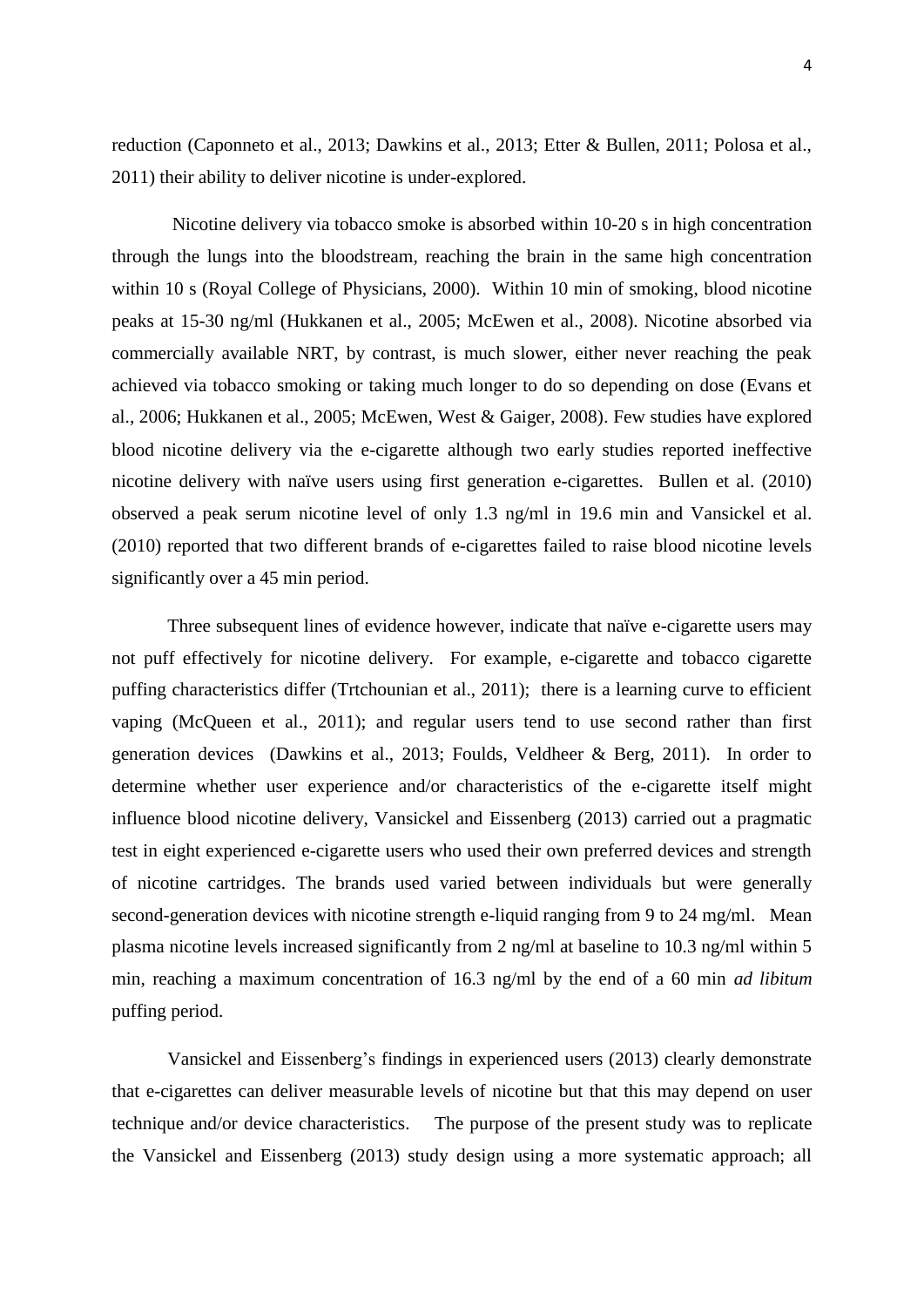users were accustomed to using the e-cigarette but the device was standardized (first generation, 18 mg/ml nicotine cartridge) across users. The overall aim was to measure the acute blood nicotine delivery profile and evaluate subjective effects in regular e-cigarette users.

#### **Methods**

#### *Design and ethical approval.*

A repeated measures design was used with one group of participants assessed at 7 time points over a 2.5 h period (Vansickel and Eissenberg, 2013). The study was granted ethical approval by the University of East London Ethics Committee on 21/11/12 and was performed in accordance with the ethical standards laid down in the 1964 Declaration of Helsinki.

Participants were recruited via advertisements for the study via the e-cigarette manufacturer's December 2012 newsletter, Facebook page and through e-mail distribution to the existing customer base. To be included in the study participants had to be: i) regular ecigarette users (using the device for at least 1 month and using at least one 18 mg nicotine cartridge per day); ii) between the ages of 18 and 55; iii) a smoker or ex-smoker; iv) physically fit and willing to provide blood samples; v) willing to abstain from smoking, vaping and the use of all nicotine-containing products for 12 h prior to testing. Participants were excluded if they: i) were non-smokers; ii) were not current e-cigarette users; iii) reported any physical/medical condition (including asthma, diabetes, epilepsy, heart or neurological condition) or psychiatric condition (including depression, anxiety or psychosis); iv) had any history of high or low blood pressure; v) had any history of fainting or feeling faint associated with providing blood samples; vi) were pregnant or lactating females. All potential participants were given an initial telephone screening interview in order to confirm that they met the eligibility requirements for participation, and fully understood the nature of the study. They were then sent an information sheet (via e-mail or post) and an appointment date.

A total of 14 participants (3 women) aged between 22 and 54 yrs (mean = 37) completed the study. Nine described themselves as 'White British', one as 'Black British', two as 'Asian', one as 'White Spanish', and one as 'Mongolian'. Ten were educated to degree level or higher and four had completed GCSE/O-levels. Six participants described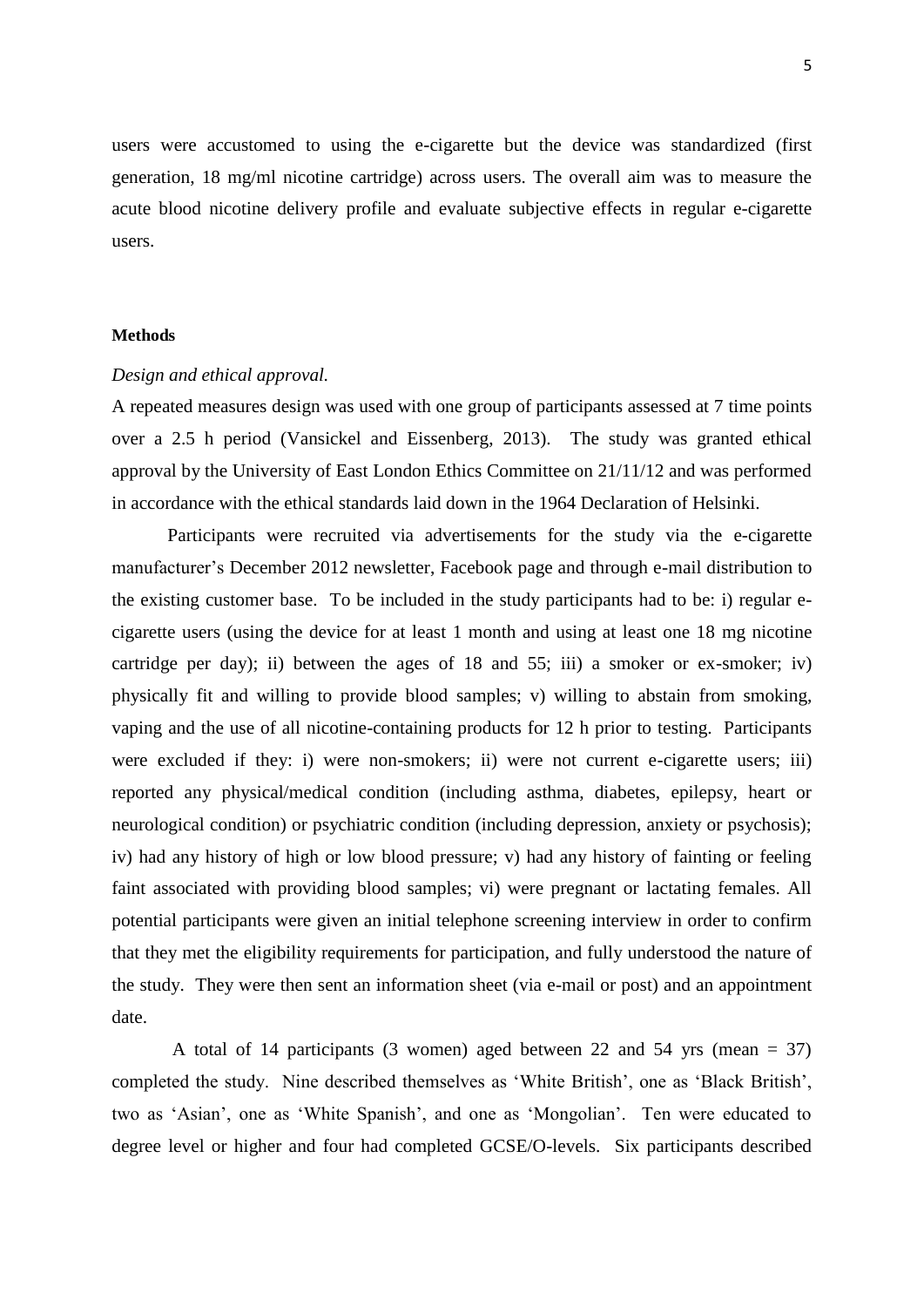themselves as current smokers and eight as ex-smokers. All were current first generation ecigarette users.

#### **Materials**

#### *The E-Cigarette*

The 'SKYCIG' is a two-piece first-generation cartomizer e-cigarette. Individually sealed boxed starter kits and 18 mg Crown Tobacco Bold cartridges were provided by the manufacturer. E-cigarettes were fully charged prior to the assessment session. According to the manufacturer's website the cartridges contain nicotine, propylene glycol and 'common natural and artificial flavourings'.

#### *Baseline assessment measurements*

Demographic and smoking history information was taken at baseline (age, gender, ethnicity, occupational status, smoking and vaping history). In order to assess baseline current or former dependence on tobacco the six item scale *Fagerström Test of Cigarette Dependence* (FTCD; Fagerström 2012) was employed. Scores can range from 0 to 10 with a higher score indicating greater cigarette dependence.

Tobacco related withdrawal symptoms were assessed using the *Mood and Physical Symptoms Scale* (MPSS; West & Hajek, 2004) which measures the presence and severity of five symptoms (depressed, irritable, restless, hungry, poor concentration) and urge to smoke. These were each rated 'at this moment in time' at 4 time points during the study. Each withdrawal symptom is rated on a scale from 1 (not at all) to 5 (extremely). Total score can therefore range from 5-25 with a higher score indicating a higher severity of withdrawal symptoms. Urge to smoke is rated from 1 (not at all strong) to 7 (extremely strong).

For assessing direct (positive) effects of the e-cigarette (such as 'hit', 'satisfaction', 'pleasant', 'feels like smoking' etc.) an 11 item visual analogue scale was used based on Blank et al., (2008). Participants rate each item by placing a cross through a 200 mm line where the far left indicates 'not at all' and the far right indicates 'extremely'. Scores are derived by measuring from the far left to the point of the line in mm and then halving to achieve a score out of 100. A higher score therefore indicates a stronger/more positive effect.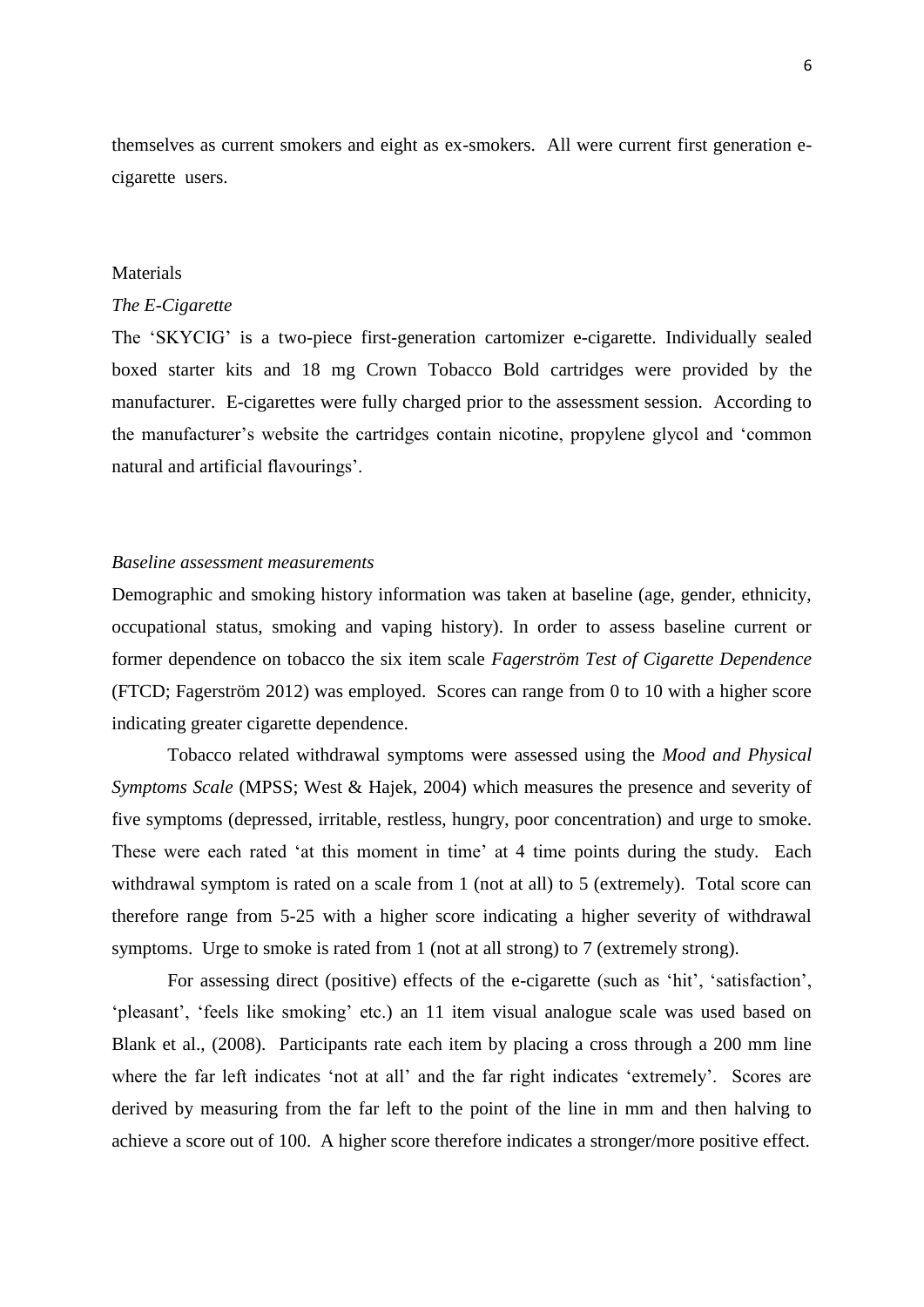Finally, in assessing (adverse) side effects of the e-cigarette we used a 21 item visual analogue scale based on Vansickel and Eissenberg, 2013 (confused, dizzy, headache, pounding heart, light-headed, nausea/feeling sick, nervous, salivation, sweaty, weak, mouth irritation, throat irritation, aching jaws, vomiting, flatulence/bloating, stomach ache, heartburn, diarrhoea, hiccups, cold hands/feet, palpitations). As above, participants rate each item by placing a cross through a 200 mm line where the far left indicates 'not at all' and the far right indicates 'extremely'. Scores are derived as above. A mean overall 'side effects' score is computed here by adding the scores for each item and dividing by 21.

## *Clinical Procedure:*

Participants were asked to abstain from all tobacco/nicotine products overnight (for 12 h) prior to a morning testing session (Vansickel & Eissenberg, 2013). Upon arrival at the lab, written informed consent was taken and participants provided an expired-air CO sample to verify compliance with the instruction to remain abstinent from smoking (using a calibrated Bedfont Micro-Smokerlyser; CO < 10 ppm required).

Baseline questionnaires (see above) were then completed before a qualified phlebotomy nurse inserted a venous cannula into the forearm and took a baseline 6 ml blood sample. Each participant was then presented with a new boxed e-cigarette fitted with an 18 mg crown tobacco bold flavoured cartridge and instructed to take 10 puffs (within 5 minutes, inter-puff interval not measured). Questionnaires were completed at 5 min, and 6 ml blood was collected at 10 min after the start of this 10 puff period. This was then followed by 60 min of *ad lib* puffing with 6 ml blood taken every 15 min (another 4 times). During this time each participant made a note of the number of puffs taken under observation of the researcher. Questionnaires were then completed again at the end of the 60 min *ad lib* vaping period which was followed by a 60 min rest period during which time participants did not use the e-cigarette. A final 6 ml blood sample was then taken, and questionnaires completed at the end of this 60 min rest period (total of 7 blood samples taken) before the venous cannula was removed. Each participant was reimbursed for his/her time and travel with £50 cash and a SKYCIG starter kit (retails at £49.99).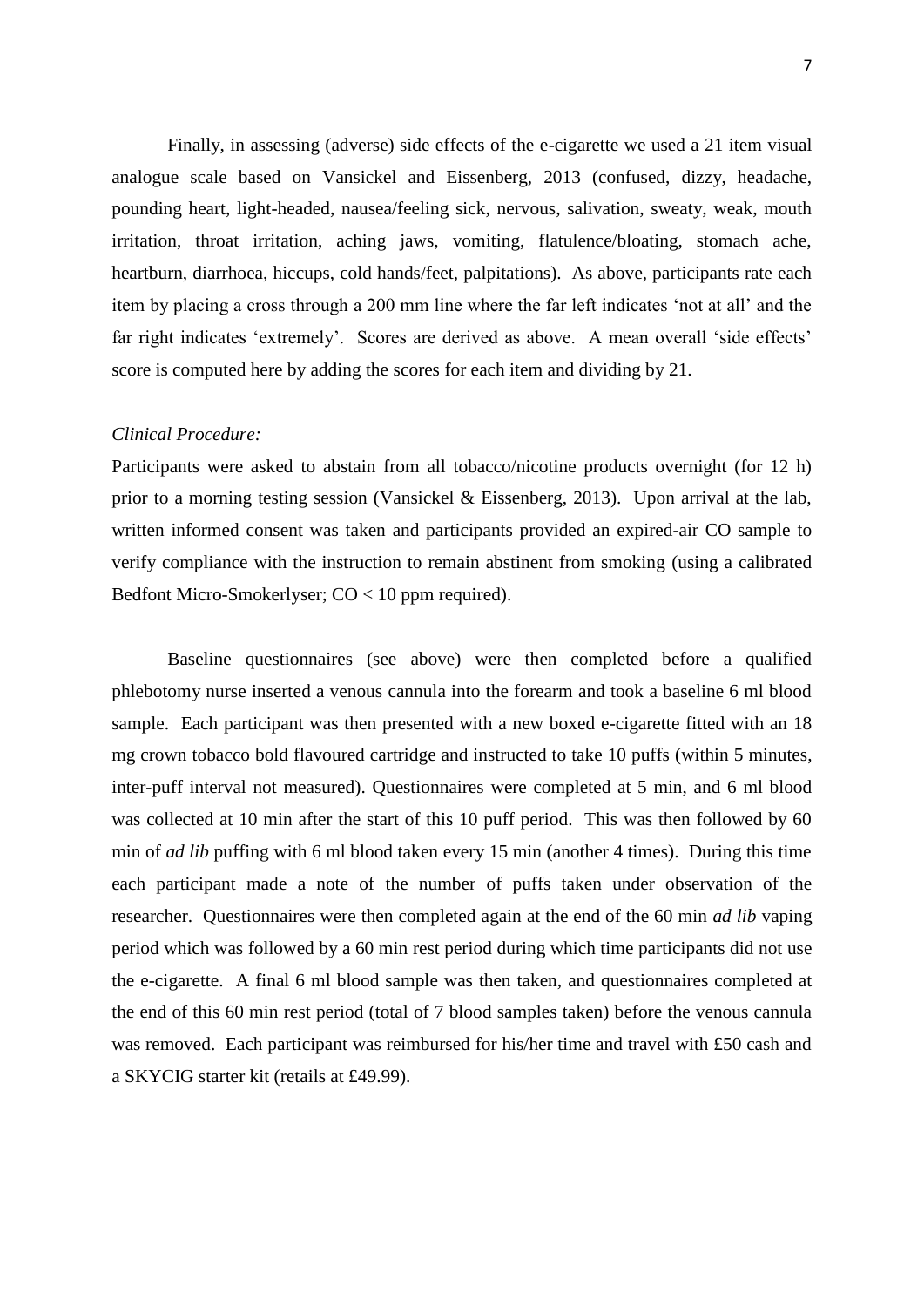#### *Blood Nicotine Analysis.*

Blood was collected in 6 ml lithium heparinised vacutainers, stored on ice and then centrifuged and stored at 70  $\degree$ C prior to analysis. The bioanalysis of nicotine from plasma samples was conducted by Advanced Bioanalytical Service Laboratories Ltd, Welywn Garden City, United Kingdom. Samples were analysed by HPLC interfaced with an AB/MDS Sciex 4000 mass spectrometer (Digard et al, 2013). Quantification of nicotine was by peak area ratio. The determined lower limit of quantification for nicotine in plasma using this method was 0.5 ng/ml.

#### *Statistical Analysis*

Repeated measures Analysis of Variance (ANOVA) with simple contrasts to compare each time point to baseline was conducted for blood nicotine levels, urge to smoke and nicotinerelated withdrawal symptoms.

#### **Results**

## *Baseline tobacco smoking and vaping-related information*

Table 1 displays smoking and vaping-related information for the 14 participants. Baseline expired-air test CO levels were all < 5 ppm indicating that all participants had complied with the instruction to abstain from smoking. Compliance with the restriction on other nicotine use was retrospectively confirmed when all the measured plasma nicotine levels were  $\leq 2$  ng/ml

|                                           | N  | Min | Max | Mean  | <b>SD</b> |
|-------------------------------------------|----|-----|-----|-------|-----------|
| Age started smoking (yrs)                 | 14 | 13  | 20  | 15.64 | 1.91      |
| Duration of smoking<br>cessation (months) | 8  | 1.5 | 12  | 5.56  | 3.16      |
| Duration of SKYCIG use                    | 14 | 1   | 17  | 4.73  | 3.76      |
| (months)                                  |    |     |     |       |           |
| Cartridges used per day                   | 14 |     | 4   | 1.80  | 0.79      |

*Table 1: Baseline tobacco smoking and vaping-related information*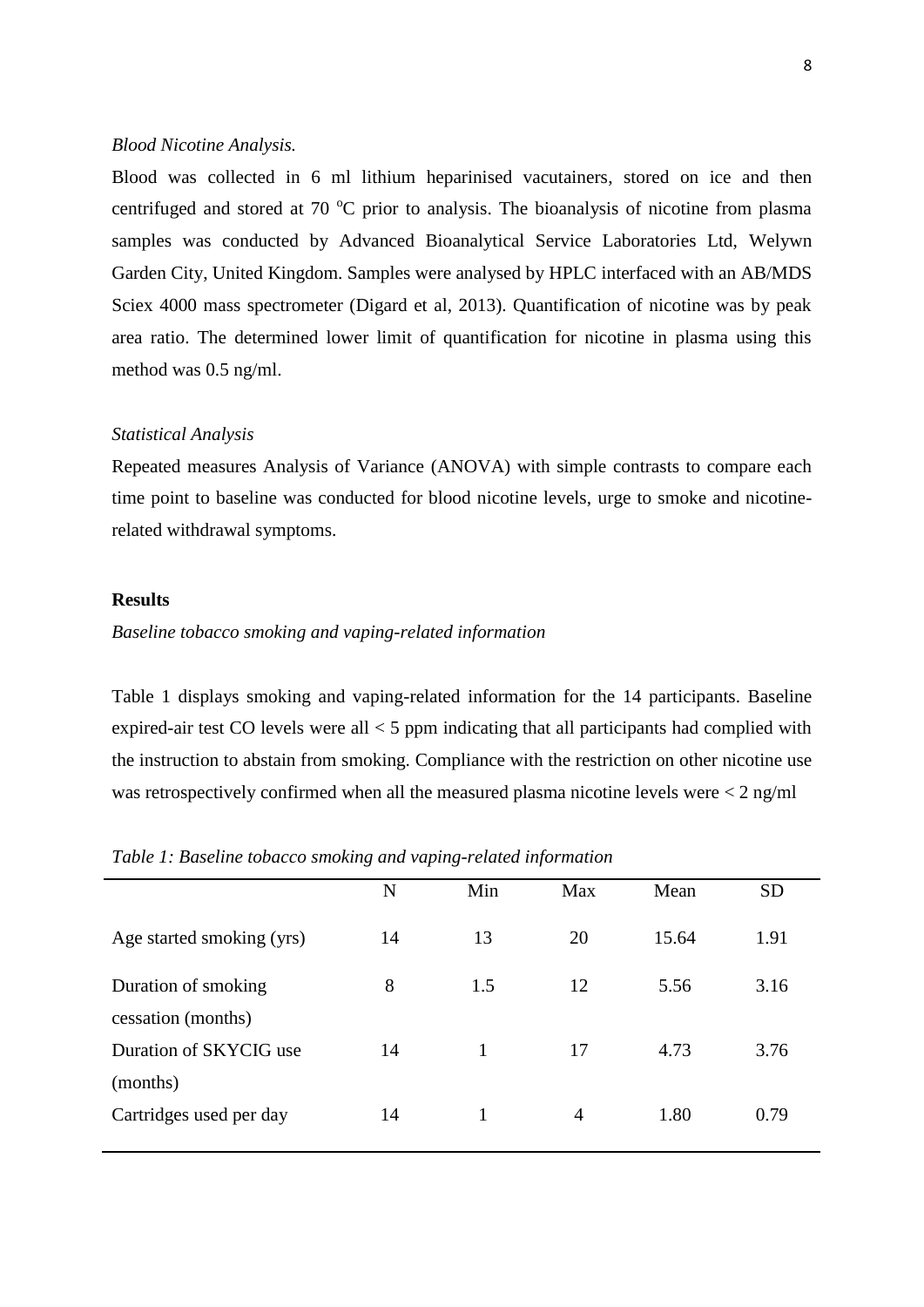| Puffs per day           | 9  | 25       | 200  | 98.33 | 65.14 |
|-------------------------|----|----------|------|-------|-------|
| <b>FTCD</b>             | 14 | $\theta$ | 8    | 4.00  | 2.57  |
| CO level (ppm)          | 14 |          | 5    | 3.21  | 1.37  |
| Plasma nicotine (ng/ml) | 14 | 0.5      | 1.41 | 0.69  | 0.31  |

#### *Plasma Nicotine Levels*

Complete sets of blood were obtained from seven participants, a further two were able to provide blood on six out of the seven occasions, one provided five samples, two provided four samples, one provided three and one provided two. Reasons for failing to gain samples included blocked catheter lines (most commonly), a lost sample and participant requests to have the cannula removed. It proved difficult to obtain blood from the 3 female volunteers.

Mean plasma nicotine level at each time point (ng/ml) are presented in Figure 1 (based on the 7 participants for whom nicotine levels were available at every time point). Plasma nicotine concentration rose from a mean of  $0.74$  ng/ml (SEM = 0.12) at baseline to a mean of 6.77 ng/ml (SEM  $= 1.23$ ) 10 min after 10 puffs and reached a mean maximum of 13.91 ng/ml (SEM = 2.12) by the end of the *ad lib* puffing period. ANOVA revealed a statistically significant increase from baseline to each and every follow up time point  $(F_{1,6})$  $>28$ ,  $p < 0.01$  in all cases). There were large individual differences in plasma nicotine levels (n=14). For example, 10 min after 10 puffs, the highest level achieved was 13.4 ng/ml and the lowest was 2.50 ng/ml. Similarly, after 60 min of *ad lib* vaping, the highest plasma nicotine level achieved was 25.6 ng/ml whilst the lowest was 4.35 ng/ml. Participants took an average of 29 'puffs' during this hour of *ad lib* vaping (range: 11 to 63) however, the correlation between number of puffs taken and plasma nicotine (ng/ml) at 60 minutes was only moderately and non-significantly correlated  $(r = 0.48, p = 0.16)$ .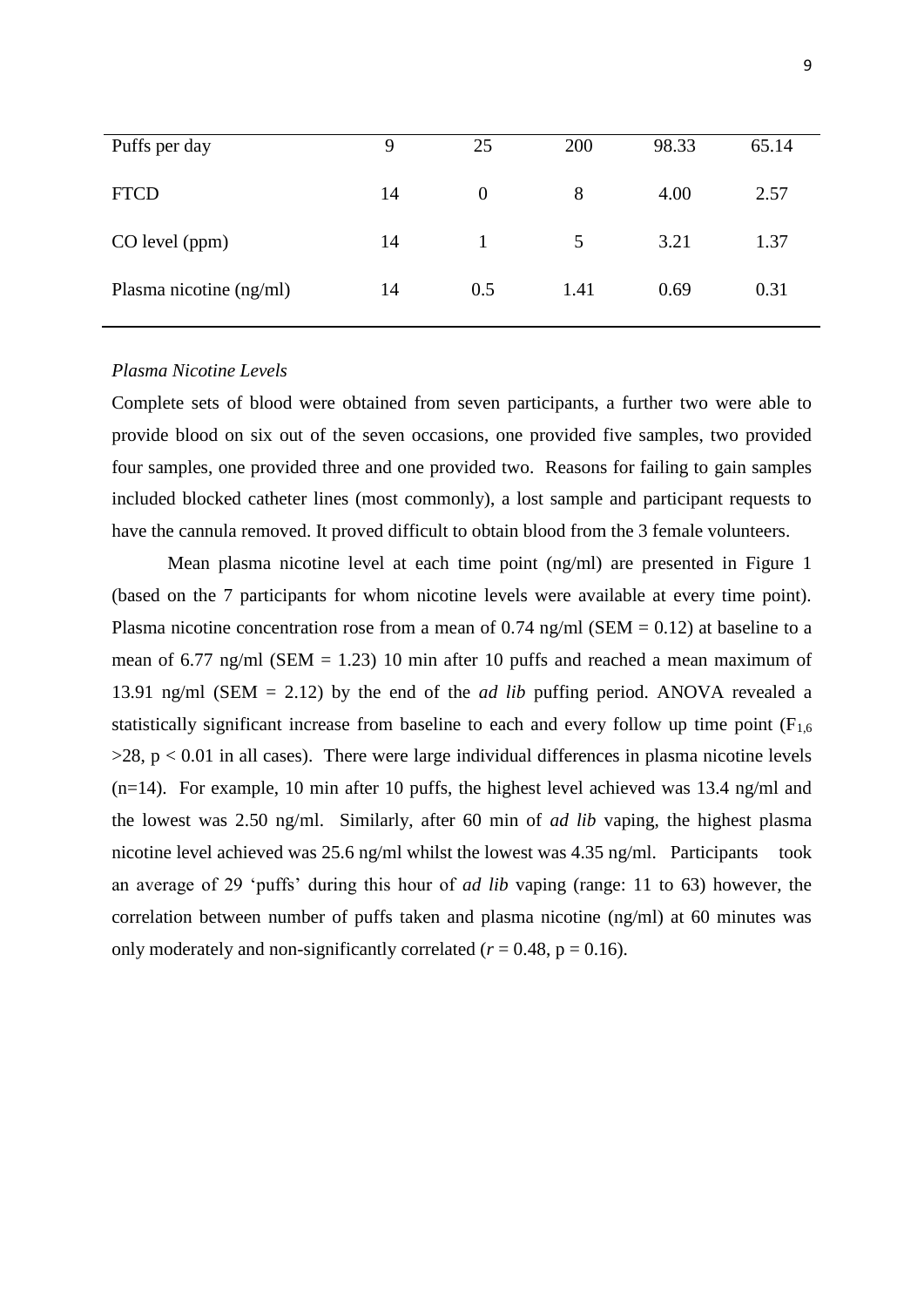*Figure 1: Plasma nicotine levels (ng/ml) at baseline (-5), after 10-puffs, during 60 min ad lib vaping, and after 60 min rest (N = 7; Error bars are ±1 SEM)*



#### *Urge to Smoke and Nicotine-Related Withdrawal Symptoms*

Mean urge to smoke and nicotine-related withdrawal symptoms are displayed in Figure 2 and 3 respectively. There was a statistically significant reduction in urge to smoke from baseline to a) the end of the 10 puff period and b) the end of the 60 min *ad lib* vaping period ( $F_{1,12}$ )  $>12$ ,  $p < 0.005$  in both cases). By the end of the 60 min rest period urge to smoke had increased and was no longer significantly lower than baseline (F  $_{1,12} = 2.52$ , p = 0.14). Nicotine-related withdrawal symptoms (as measured by the MPSS) also showed a statistically significant reduction from baseline to both a) the end of the 10-puff period and b) the end of the 60 min *ad lib* vaping period ( $F_{1,11} > 7$ ,  $p < 0.05$  in both cases) but not from baseline to the end of the 60 min rest period ( $F_{1,11} = 4.13$ , p < 0.07).

Separate analysis of the independent items of the MPSS revealed significant reductions from baseline to both the end of the 10-puff period and the 60 min *ad lib* period for irritability ( $F_{1,12} > 12$ ,  $p < 0.005$ ), restlessness ( $F_{1,12} > 8$ ,  $p < 0.01$ ) and poor concentration (F<sub>1,12</sub> > 5.5, p < 0.05) but not for depression or hunger (F<sub>1,12</sub>  $\leq$  1, ns).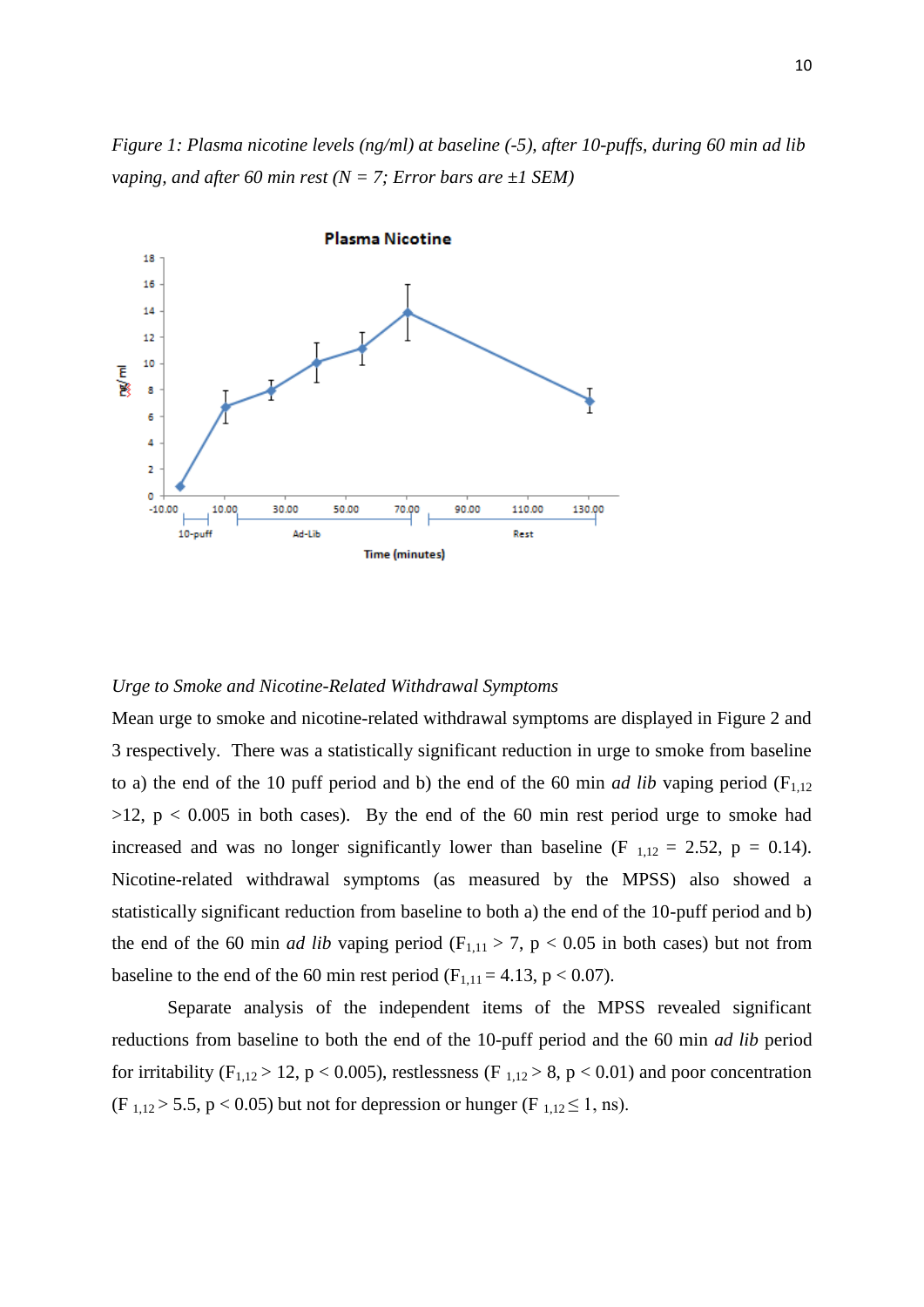

*Figure 2: Urge to smoke at baseline, at the end of the 10 puff period, at the end of the 60 min ad lib vaping period, and after the 60 min rest period (Error bars are ±1 SEM).*

*Figure 3: Nicotine-related withdrawal symptoms at baseline, at the end of the 10 puff period, at the end of the 60 min ad lib vaping period, and after the 60 min rest period (Error bars are ±1 SEM).* 

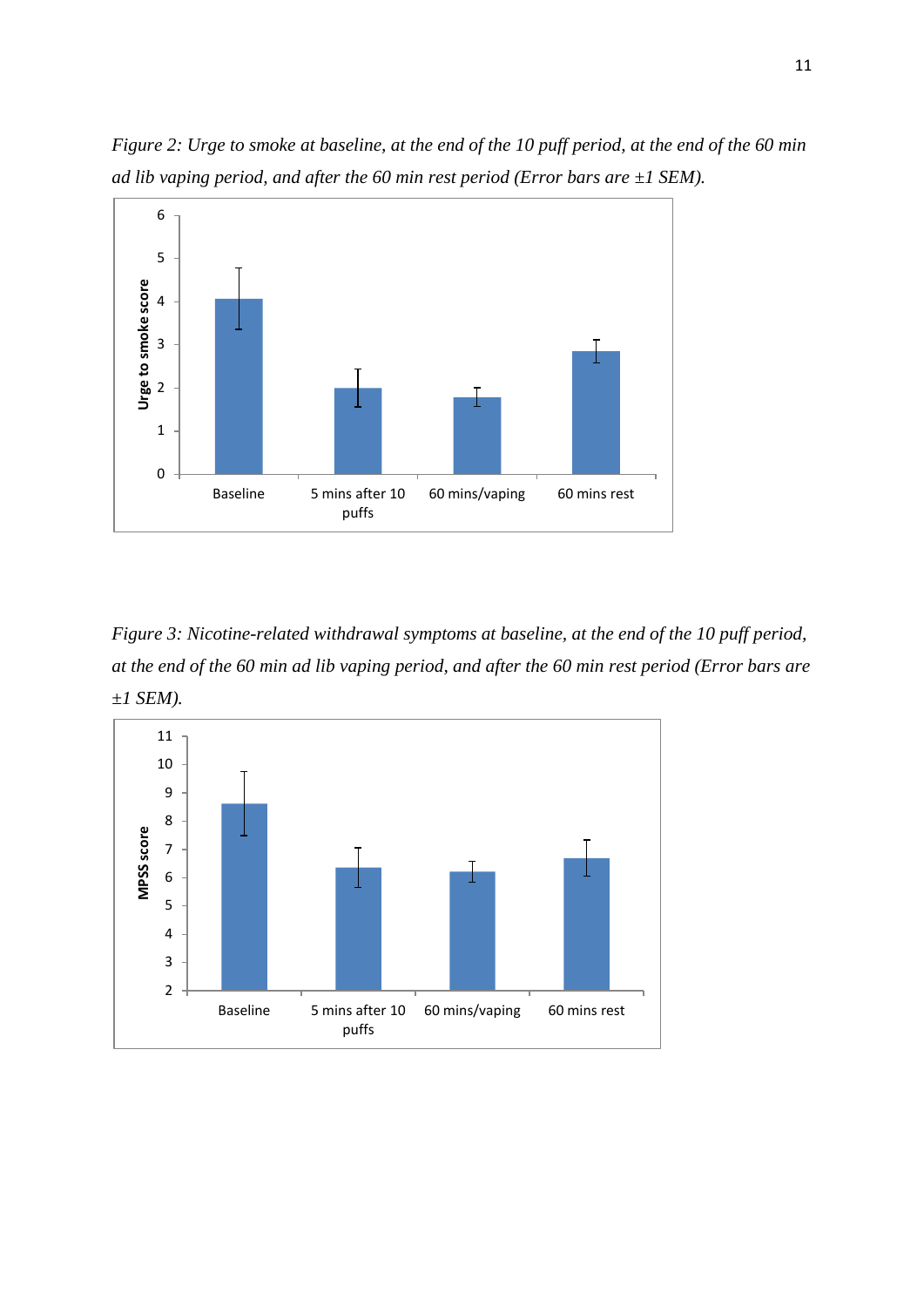# *Direct Effects of the E-cigarette*

Mean visual analogue scale (VAS) ratings for 'hit' and 'satisfaction' after the 10 puff period were 74.07 (SEM = 7.15) and 70.86 (SEM = 6.28) respectively. Responses to the items 'tastes like smoking' and 'feels like smoking' were somewhat lower at 50.82 (SEM = 6.80) and  $62.75$  (SEM = 5.07) respectively.

#### *Adverse Effects of the e-cigarette*

Reporting of adverse side effects associated with use of the e-cigarette tested here were very low; total mean score was 12.81 (SEM = 1.45). 'Light-headedness' showed the highest mean (41.36; SEM = 7.37) followed by 'throat irritation' (27.25; SEM = 7.53). Table 3 presents mean side effect scores for individual items and total score at the end of the 10-puff period (results were very similar, and no higher, at the end of the 60 min *ad lib* vaping period).

| Side Effect       | Min              | Max  | Mean  | <b>SEM</b> |  |
|-------------------|------------------|------|-------|------------|--|
| Light-headedness  | $\overline{4}$   | 85   | 41.36 | 7.37       |  |
| Throat irritation | 3.5              | 75.5 | 27.25 | 7.53       |  |
| Dizzy             | 3.5              | 59   | 24.82 | 5.54       |  |
| Salivation        | 3.5              | 66.5 | 20.71 | 5.58       |  |
| Mouth irritation  | 4.5              | 62   | 16.54 | 4.75       |  |
| Weak              | $\overline{4}$   | 69   | 14.86 | 4.90       |  |
| Cold hands/feet   | 3                | 50   | 10.82 | 3.32       |  |
| Pounding Heart    | 3                | 29   | 10.71 | 2.40       |  |
| Headache          | $\boldsymbol{0}$ | 56   | 10.61 | 3.81       |  |
| Sweaty            | 3.5              | 48.5 | 9.79  | 3.08       |  |
| Aching jaws       | 2.5              | 38.5 | 9.43  | 2.51       |  |
|                   |                  |      |       |            |  |

*Table 3: Minimum, maximum, mean and SEM scores for adverse side effect of e-cigarette use and total score*  $(0 = 'not at all', 100 = 'extremely')$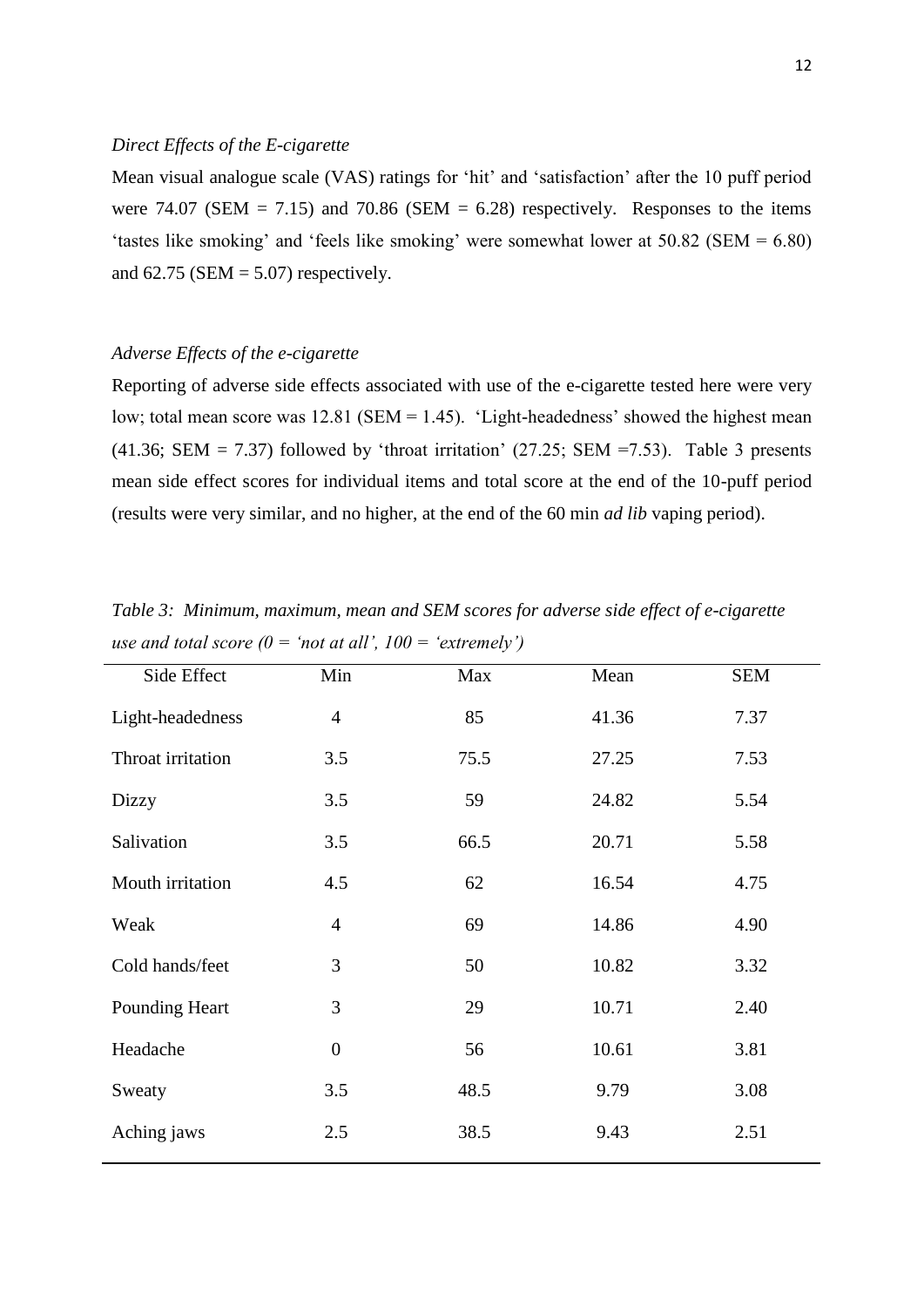| Nausea              | 2.5            | 35   | 8.39  | 2.29 |
|---------------------|----------------|------|-------|------|
| <b>Nervous</b>      | 2.5            | 30.5 | 7.93  | 2.06 |
| Vomiting            | 3.5            | 11   | 7.54  | 0.64 |
| Confused            | $\overline{4}$ | 12.5 | 7.5   | 0.85 |
| Palpitations        | 3              | 19.5 | 7.46  | 1.66 |
| Stomach ache        | 3              | 18   | 7.18  | 1.05 |
| Flatulence/Bloating | 3.5            | 10   | 6.93  | 0.62 |
| Diarrhoea           | 3.5            | 11.5 | 6.61  | 0.67 |
| Heartburn           | 2.5            | 12   | 6.36  | 0.78 |
| Hiccups             | 3              | 11   | 6.29  | 0.76 |
| Mean TOTAL          | 3.9            | 21   | 12.81 | 1.45 |
|                     |                |      |       |      |

# **Discussion**

Whilst surveys and small scale clinical studies suggest successful replacement of smoking with e-cigarettes due to the presence of nicotine (Dawkins et al., 2013; Etter & Bullen, 2011; Polosa et al., 2011; Siegel, Tanwar & Wood, 2011), effects of vaping on blood nicotine levels are relatively unexplored. In the current study, a significant increase in plasma nicotine level was observed 10 mins after taking 10 puffs on the e-cigarette (from 0.74 ng/ml to 6.77 ng/ml). Plasma nicotine levels continued to increase thereafter reaching a mean maximum of 13.91 ng/ml at the end of the 60 min *ad lib* puffing period. These findings demonstrate that reliable plasma nicotine concentrations can be achieved via the use of a first generation e-cigarette among regular users. That e-cigarettes can deliver nicotine in addition to providing the sensory stimulation associated with smoking, is likely to be an important determinant in their effectiveness for quitting or replacing smoking.

The findings are broadly consistent with those described by Vansickel and Eissenberg (2013) although the slightly higher plasma nicotine concentration reported in the earlier study may reflect differences in devices used - second generation (Vansickel & Eissenberg) versus first generation (current study). That earlier studies found minimal or no nicotine delivery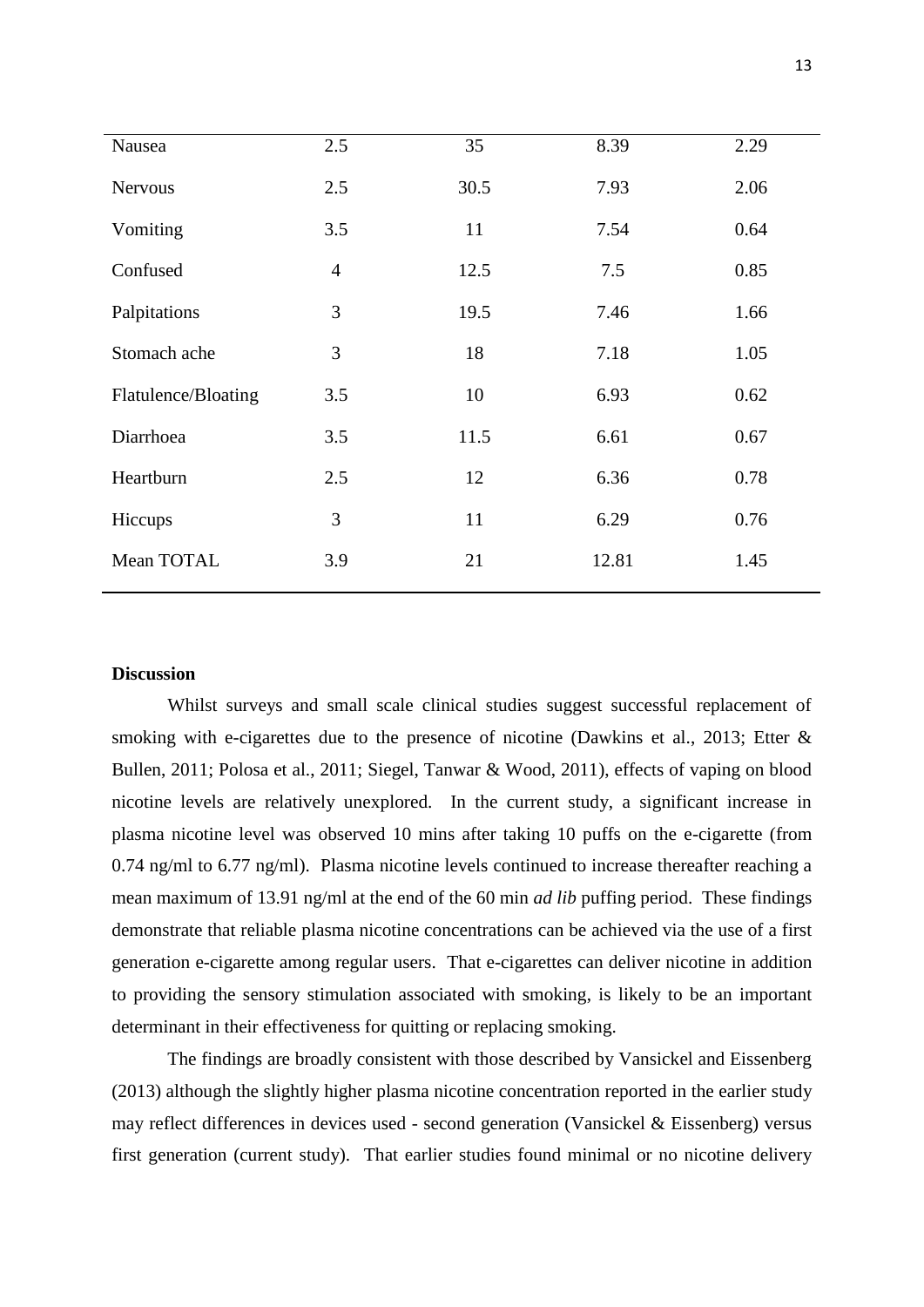(Bullen et al., 2010; Vansickel et al. 2010) in naïve users is arguably due to their inexperience although it is also possible that the more recent positive findings reflect an improvement in device characteristics over the past few years.

There was coherence in plasma nicotine kinetics for 75-80% of the users, with a couple of notable outliers at the lower and higher end of the range. This could reflect i) the inherent pharmaceutical quality of the nicotine solutions cartridges as provided in the ecigarete boxed sets (not chemically confirmed), ii) genetic differences in nicotine metabolism or iii) different inhalation techniques. A pre-cursor study could investigate aspects concerning quality control in advance of any further clinical study (Sanchez-Medina et al, 2007; Gao et al, 2008) whilst measurement of the nicotine metabolite, cotinine would enable exploration of individual differences in metabolism.

In relation to inhalation technique, it is unclear whether the wide range of nicotine delivery is due to inefficient puffing technique in those receiving very low levels, or deliberate titration to receive a dose that suits the individual. If the former is the case, such individuals may be prone to relapse to smoking if they are unable to receive adequate doses of nicotine. In the case of the latter, if e-cigarettes do allow such titration, this may help to explain their appeal and the reports of successful substitution of tobacco smoking (Dawkins et al., 2013; Polosa et al., 2012) though it would also imply that the nicotine content may not be important for everyone. Either way, assessment of e-cigarette puffing topography could more accurately characterise the relationship between puffing characteristics (e.g. puff duration, intensity and inter-puff interval) and blood nicotine delivery. If blood nicotine delivery does depend on a particular puffing technique, and if nicotine delivery is necessary for successful smoking cessation/replacement, an understanding of optimal puffing behaviour would be informative to both e-cigarette manufacturers and users.

An interesting feature of the current study was the plasma nicotine levels in the 3 female subjects. Bloods could only be collected for the first 10-30 min of the study due to problems with veins, but their plasma nicotine levels 10 min after the 10 puffs suggested that the peak plasma concentration is lower than for the male participants and that the recovery period could be predictably back to baseline cravings at an earlier time than men. With such small numbers it is not appropriate to conduct statistical tests, but the effect of gender certainly merits further exploration particularly given that previous studies suggest that nicotine content may be more important for men and sensorimotor aspects more important for women smokers (Dawkins et al., 2013; Perkins et al., 1999).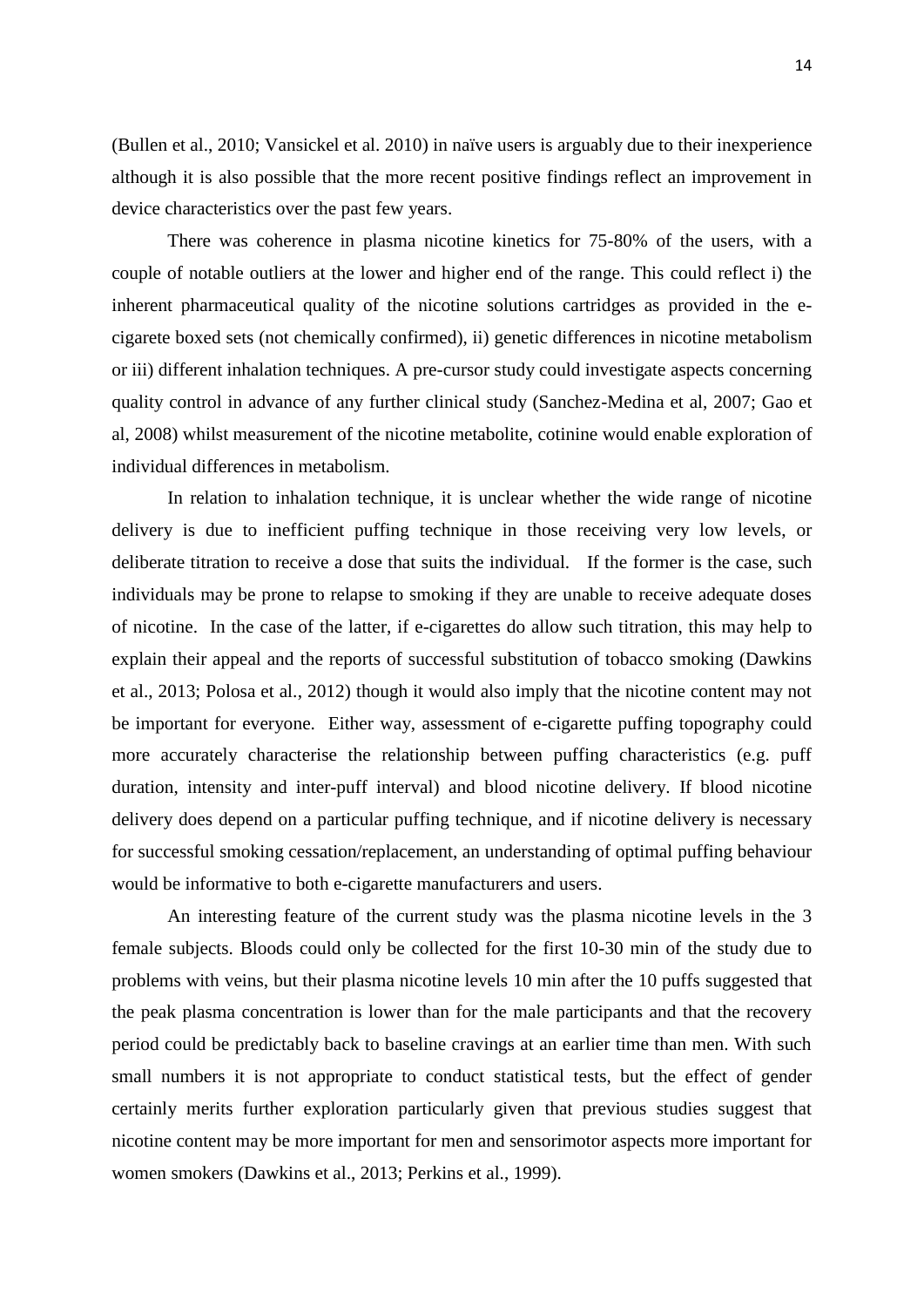In general, the device tested here fitted with an 18 mg/ml nicotine cartridge in regular e-cigarette users delivers a range of blood nicotine concentrations on average comparable to that reported via commercially available doses of NRT (Evans et al., 2006; McEwen et al., 2008), oral snuff (2.5g) and chewing tobacco (7.9g; Hukkanen et al, 2005). The plasma profiles observed here however, are a slightly different shape (less pronounced plasma max and more of a gradual plateau over 60 min) compared to previous profiles for NRT which (Choi et al., 2003; McEwen et al., 2008; Molander & Lunell, 2001; Schneider et al., 2001).. This is a consequence of the dose escalation design used here, rather than a single dose followed over time, which reflects how vapers describe using e-cigarettes in practice (Dawkins et al., 2013).

The e-cigarette tested here also reduced urge to smoke and nicotine related withdrawal symptoms (irritability, restlessness and poor concentration) consistent with previous reports (Bullen et al., 2010; Dawkins et al., 2012; Vansickel & Eissenberg, 2013). Both urge to smoke and withdrawal symptoms increased again during the one hour rest period (no vaping permitted), consistent with the reduction in plasma nicotine levels during this period. Levels of 'hit' and 'satisfaction' associated with using the e-cigarette were also fairly high, with mean scores of 74.07 and 70.86 respectively (with 100 representing the highest score of 'extremely'). Consistent with the findings of two large survey studies (Etter & Bullen, 2011; Dawkins et al., 2013), use of the e-cigarette was associated with very low reporting of side effects. Given that these participants were regular users however, possibly with a vested interest in presenting e-cigarettes in a positive light, it is possible that there is over-reporting of positive effects and under-reporting of negative effects here. Lightheadedness was most frequently reported which is consistent with a nicotine hit. Similar to other studies (e.g. Dawkins et al., 2013), some degree of throat irritation was reported which may be related to the nicotine hit in the throat and/or the effects of propylene glycol which acts as a humectant.

This small scale clinical laboratory study reports for the first time significantly elevated blood nicotine levels and positive subjective effects in regular users after using a standardised first generation e-cigarette. Nevertheless, there are some limitations. With full sets of blood available from only 7 participants, the sample size is small thus findings may not generalise to other devices or to novice users. Females were also under-represented in this study and their blood was difficult to obtain so conclusions cannot be drawn in relation to e-cigarette nicotine delivery in women. Finally, positive subjective effects may have been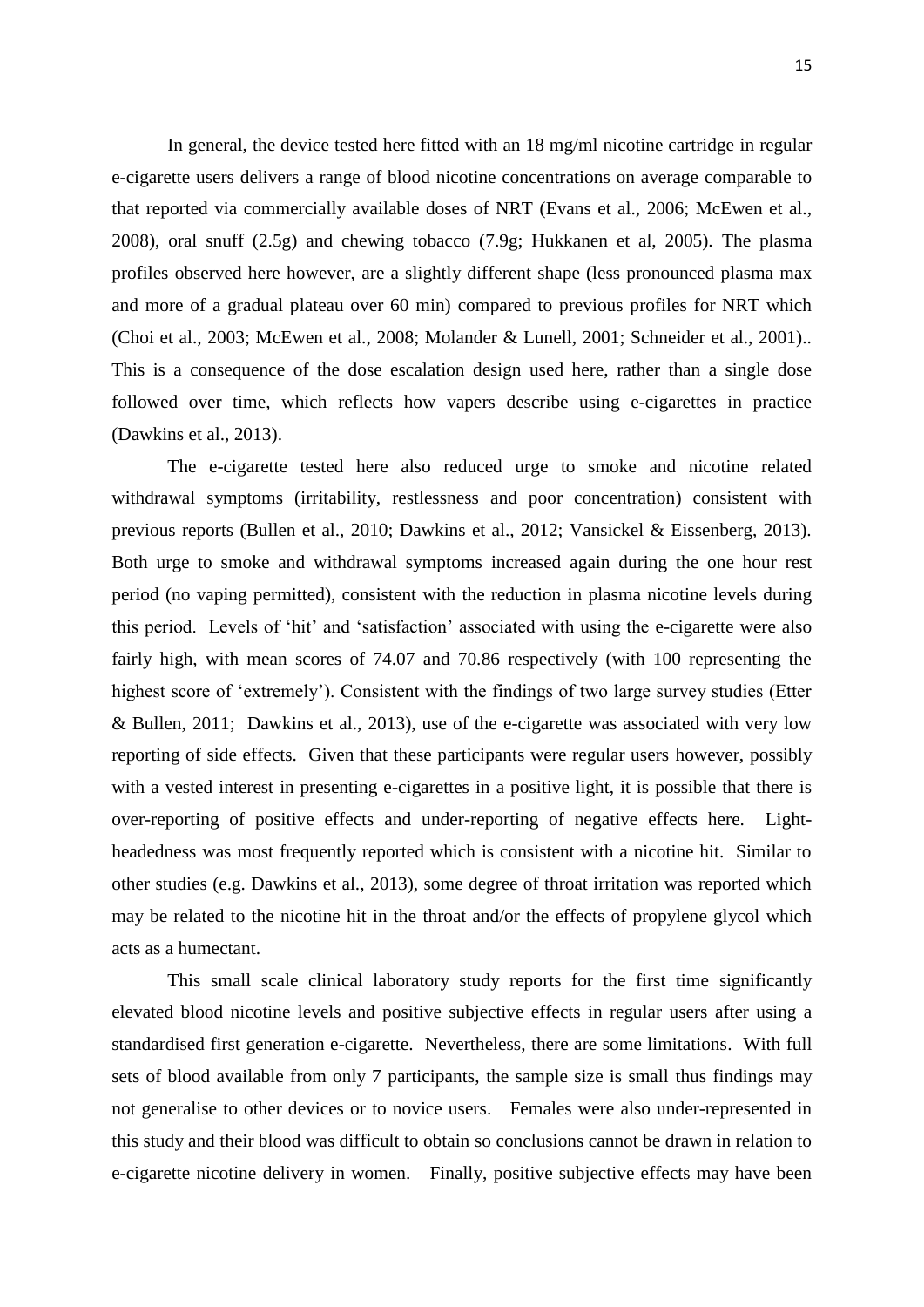over-estimated and adverse effects under-estimated in this sample of regular e-cigarette users who may have a vested interest in presenting the product in the most positive light.

To conclude, the current findings demonstrate reliable nicotine delivery after acute administration using a first generation e-cigarette fitted with an 18 mg/ml nicotine cartridge in this small sample of regular users. Urge to smoke and nicotine-related withdrawal symptoms were also reduced with e-cigarette use and side effects were consistent with those widely accepted for inhaled nicotine products. Taken together, these findings add to the growing body of evidence that e-cigarettes can reliably deliver nicotine in regular users although there were some notable exceptions. Further clinical studies might usefully quantify inhalation technique and device characteristics in relation to nicotine delivery and explore the relationship with successful smoking cessation.

## **Acknowledgement**

This study was funded by SKYCIG Ltd. Thanks are due to Paula Booth (Psychology), Alexander Lyons, Angela Ng, Susan Harrison, Mark Newsum (Health, Sport and Bioscience) and Samila Payaniandy for their assistance with the study, to Dr. Mira Doig (ABS Labs) for the bioanalysis of nicotine from plasma, and to the participants for their time.

## **References**

- Blank MD, Sams C, Weaver MF, Eissenberg (2008) Nicotine delivery, cardiovascular profile, and subjective effects of an oral tobacco product for smokers. Nicotine Tob Res 10:417-421
- Bullen C, McRobbie H, Thornley S, Glover M, Lin R, Langesen M (2010) Effect of an electronic nicotine delivery device (e cigarette) on desire to smoke and withdrawal, user preferences and nicotine delivery: randomised cross-over trial. Tob Control 19:98-103
- Caponnetto P, Campagna D, Cibella F, Morjaria JB, Caruso M, Russo C, Polosa R (2013) EffiCiency and Safety of an eLectronic cigarette (ECLAT) as tobacco cigarette substitute: A prospective 12-month randomized control design study. PLOS ONE 8(6):1-12.
- Choi JH, Dresler CM, Norton MR, Strahs KR (2003) Pharmacokinetics of a nicotine polacritez lozenge. Nicotine Tob Res 5:635-644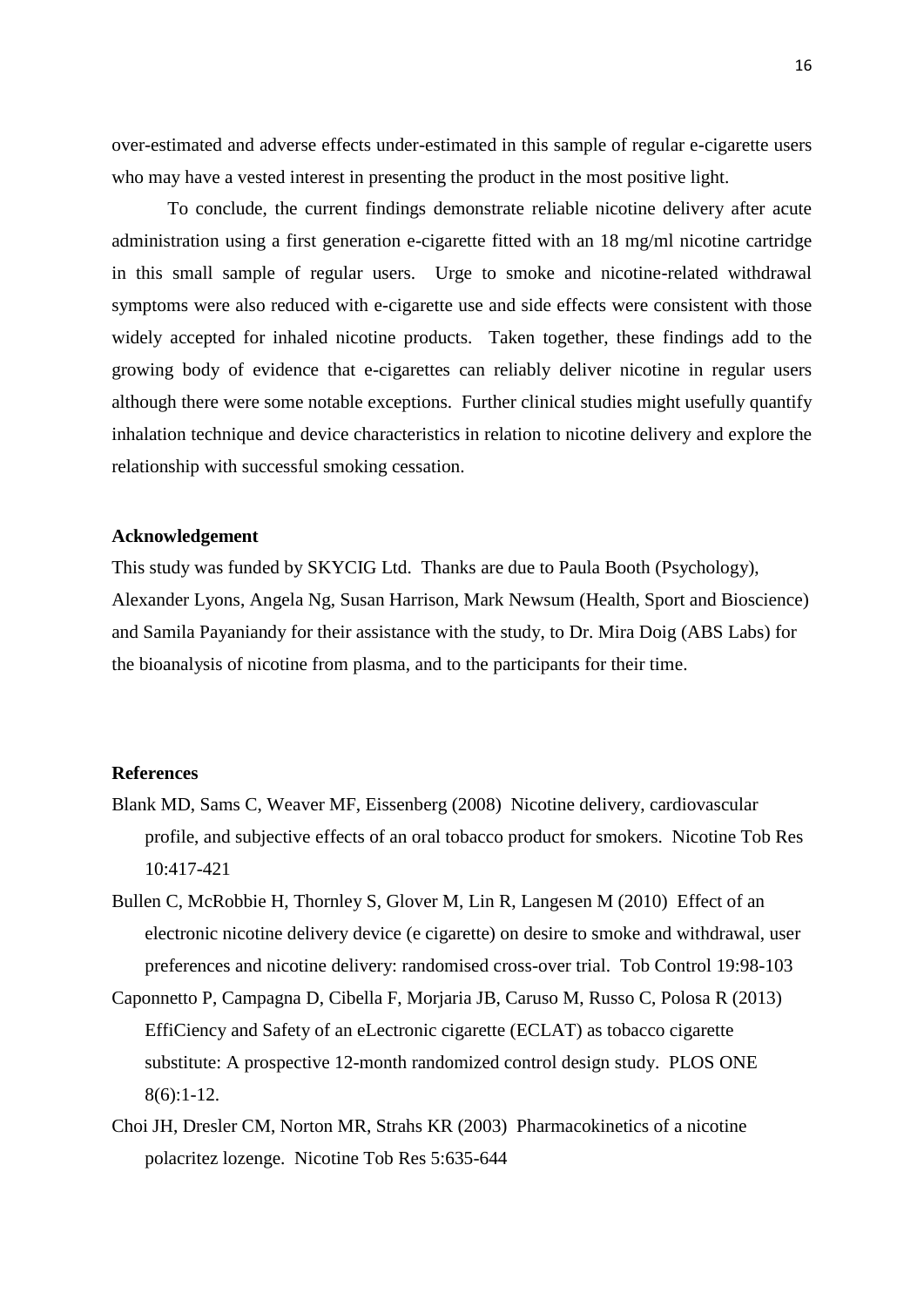- Dawkins L, Turner J, Hasna S, Soar K (2012) The electronic-cigarette: effects on desire to smoke, mood and cognition. Addict Behav 37:970-973
- Dawkins L, Turner J, Roberts A, Soar K (2013) 'Vaping' profiles and preferences: An online survey of electronic cigarette users. Addiction 108:1115-1125.
- Digard H, Proctor C, Kulsekaran A, Malmqvist U, Richter A (2013) Determination of nicotine absorption from multiple tobacco products and nicotine gum. Nicotine Tob Res 15:255-261
- Etter J-F, Bullen C (2011) Electronic cigarette: users profile, utilization, satisfaction and perceived efficacy. Addiction 106:2017-2028
- Etter J-F, Stapleton JA (2006) Nicotine replacement therapy for long-term smoking cessation: a meta-analysis. Tob Control 15: 280-285
- Evans SA, Blank M, Sams C, Weaver MF, Eissenberg T (2006) Transdermal nicotineinduced tobacco abstinence symptom suppression: Nicotine dose and smokers' gender. Exp. Clin. Psychopharmacol., 14(2):121-135.
- Fagerström KO (2012) Determinants of tobacco use and renaming the FTND to the Fagerström Test for Cigarette Dependence. Nicotine Tob Res 14:75-8
- Foulds, J., Veldheer, S. & Berg, A. (2011) Electronic cigarettes (e-cigs): Views of aficionados and clinical/public health perspectives. Int. J. Clin. Pract, 65: 1037-1042.
- Gao, J., Sanchez-Medina, A., Pendry, B.A, MJ Hughes, GP Webb & O Corcoran. (2008) Validation of a HPLC method for flavonoid biomarkers in skullcap (*Scutellaria*) and its use to illustrate wide variability in the quality of commercial tinctures. J. Pharm. Pharmac. Sci., 11: 77-87.
- Hukkanen, J., Jacob, P. & Benowitz, N.L. (2005) Metabolism and disposition kinetics of nicotine. Pharmacological Reviews, 75: 79-115.
- McEwen, A., West, R. & Gaiger, M. (2008) Nicotine absorption from seven current nicotine replacement products and a new wide-bore nicotine delivery device. Journal of Smoking Cessation 3: 117-123.
- McQueen, A., Tower, S. & Summer, W. (2011) Interviews with 'vapers': Implications for future research with electronic cigarettes. Nicotine and Tobacco Research*,* 13: 560-7.
- Molander L, Lunell E (2001) Pharmacokinetic investigation of a nicotine sublingual tablet. Eur J Clin Pharmacol 56:813-819.
- The NHS Information Centre (2011) Lifestyles Statistics. Statistics on Smoking, England, 2011.<http://www.hscic.gov.uk/pubs/smoking11>